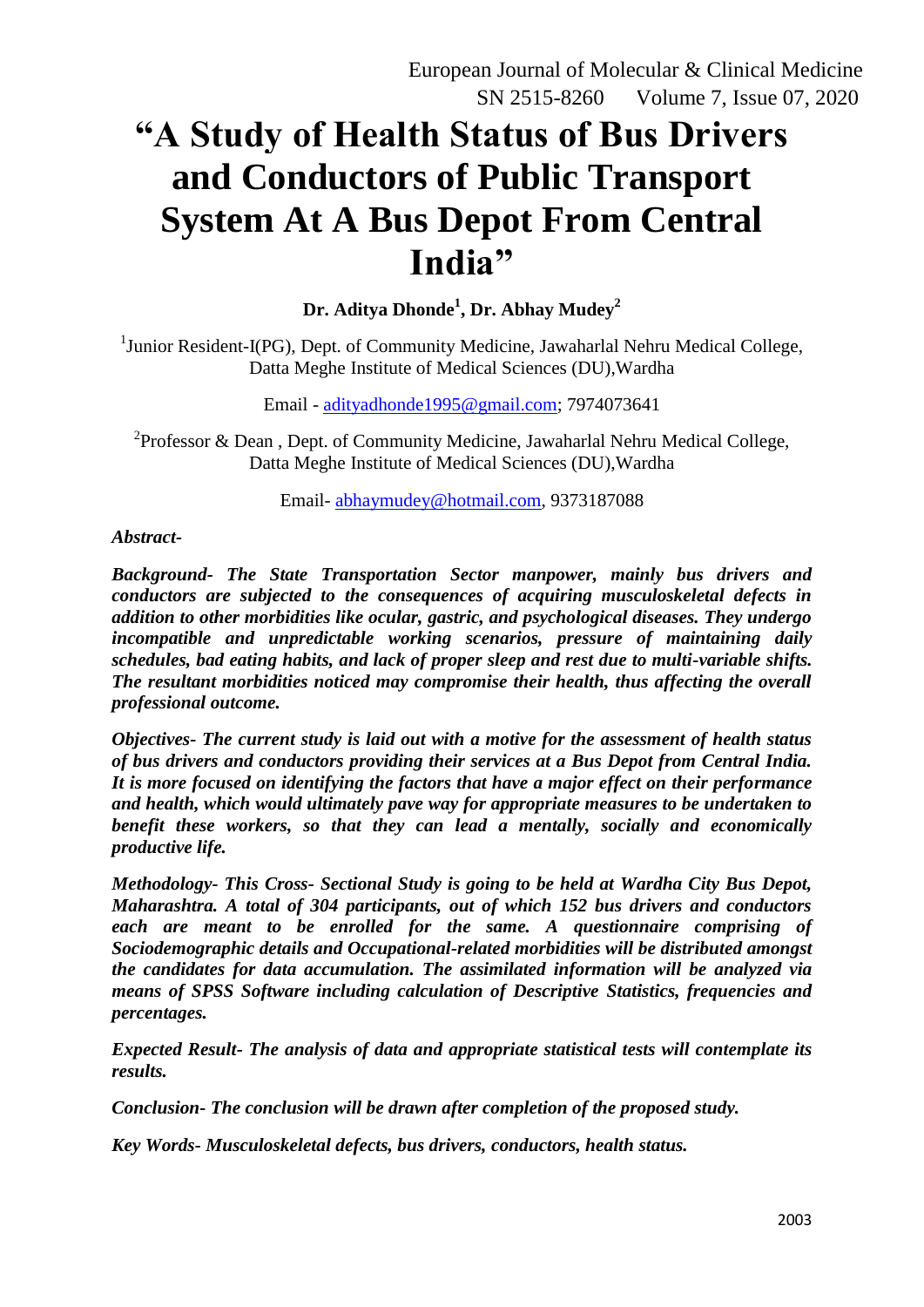#### **INTRODUCTION**

A job like that of bus driving, is considered an excellent example of one of the moderate to extremely strenuous occupations, with high possibilities of both physical and mental defenselessness, resulting in absenteeism; and causes decreased productivity of employees and enterprises. The drivers undoubtedly have to respond to multiple unpredictable circumstances over which they fail to have a proper grasp. The main tasks of a bus driver are secure on- road mobilization, whilst maintaining the daily schedule. [1]

It is widely understood that specific stressors lead to certain physical (cardiovascular diseases, gastrointestinal disorders, musculoskeletal problems, fatigue), psychological (depression, anxiety, post-traumatic stress disorder) and behavioral disorders (e.g., substance abuse). [1]

The age factor manages to have a significant effect on the performance of a driver. Accident rates are considerably high among the young and low among the middle-aged and above; although visual abilities are keenest among the young and start deteriorating after 40 years of age. [1]

In this complicated and competitive environment, stress levels climb up gradually both in the bus drivers and conductors and this is not good for operating public transport system. Stress plunges efficiency, productivity and profitability to a great extent. It can be physical, mental, social, economic and thereby may lead to circumstances that terrorize, confuse and irritate any individual. Sound health in relation to career of a person and his employment is the most crucial part of his/her life who works and to the society as a whole. Occupational stress among employees encompasses a wide spectrum of health problems ranging from asthma, hypertension, Coronary Artery Disease, heart attacks and other psychological disorders, with many more to the list. In nutshell, occupational stress is a vital aspect that manages to seek major attention at the individual, group and community levels. A modest amount of occupational stress among drivers and conductors in state transport system could be motivative and impelling, but the situation becomes out of hands when it is beyond control with no/ minimal rectifiable options. [2]

Road Traffic Accidents associated with high mortality rate are capable of producing critical issues, especially on the highways. OSA (Obstructive Sleep Apnea) is linked to a high risk for traffic accidents as a result of prolonged daytime sleepiness even in in-city bus drivers. [3]

Working Staff appointed by the Public Transport System always remain within a substantial zone of facing harsh behaviour because they encounter different passengers on a daily basis; especially drunkards and drug addicts. However, issues like running behind travelling schedules; lack of data following them; type of environmental surroundings; and inability to fulfil passengers' needs are most probable in inducing annoyance among the people; which may aggravate the occurrence of impatience and agitation.[4]

Occupational factors that facilitate development of stress in bus drivers are work shift timings, improper dietary patterns and poor nutrition, traffic congestion, excessive duration of driving, consistent visual and mental alertness and driving during odd hours in the presence of unfavorable climatic situations. Social support helps to protect the individual from experiencing stress. Bus driving interrupts with social support in two ways. The job in itself is solitary with minor possibilities for person-to-person contact between fellow co-workers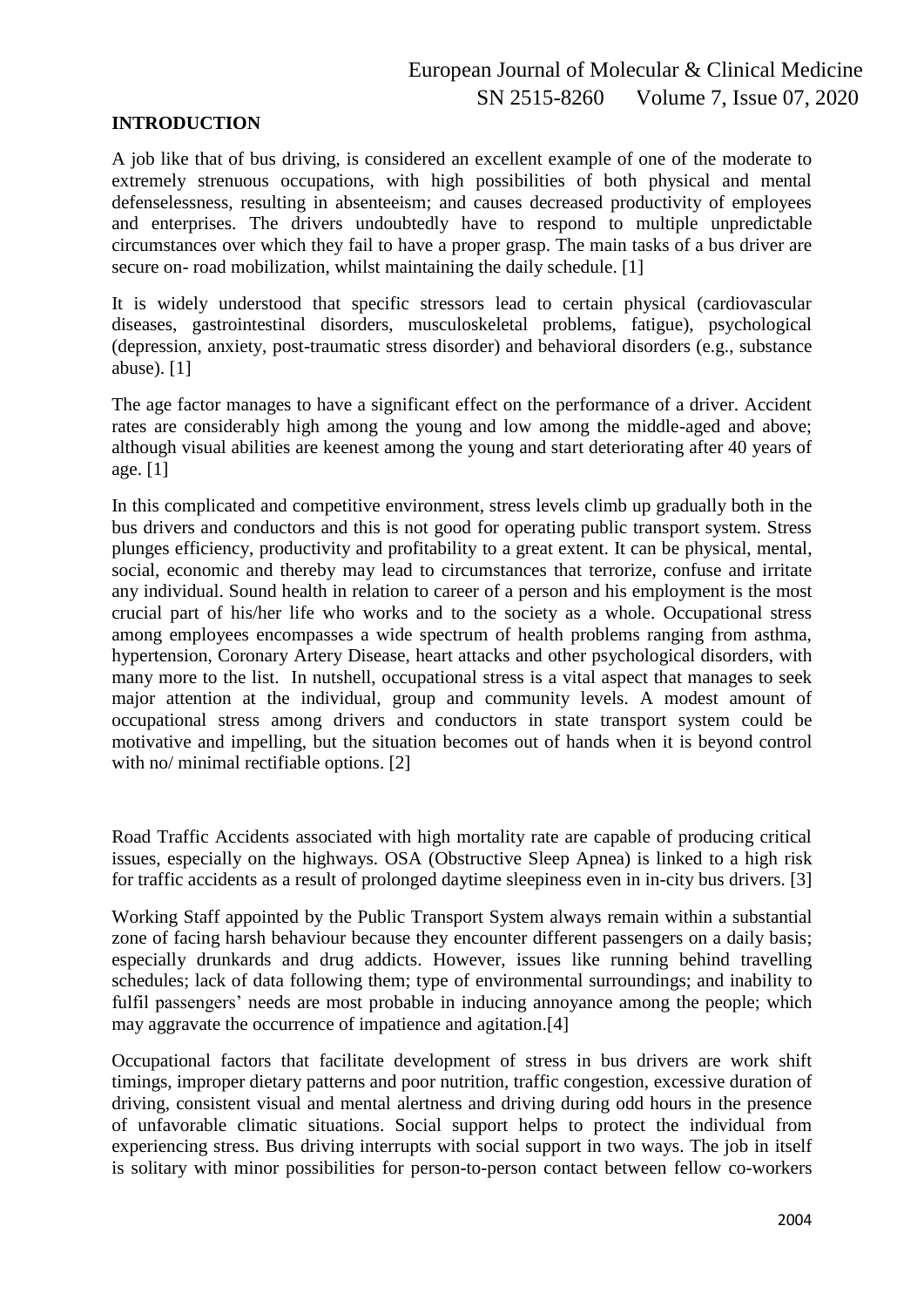ISSN 2515-8260 Volume 7, Issue 07, 2020

and the work schedule disrupts both family and social life. The make-up of the driver's cabin and how the work is organized accounts for moderate to extreme musculoskeletal agony related to bus driving. [5]

Both of these two professionals remain exposed to strenuous heat, specifically at the time of summer season when it becomes warm and moist in the bus. Besides this, the fumes from the exhaust comprise of Diesel Particulate Matter (DPM), Volatile Organic Compounds (VOCs), and many more, to what these people are subjected. [6]

Appropriate suggestive entities focused upon the health and working conditions of the bus drivers and conductors seem to be of prime concern, as the public transport is led by persons with biopsychosocial-cultural aspects that bound to have special attention. [7]

Transport Sector employees are considered a quite significantly prone for HIV and/ or AIDS infection as they are mostly on move; more commonly participate in unprotected sexual intercourse to alleviate the isolation. Acquired Immune Deficiency Syndrome (AIDS) was internationally recognized for the first time in 1981. The relation of movement and illness with the Human Immunodeficiency Virus (HIV) is being reported almost from the time of beginning of the AIDS epidemic. [8]

There is a tendency among drivers to use tobacco in abundance when driving to alleviate exhaustion and sleepiness and the work culture informally encourages the use of tobacco. The time to first use tobacco after getting up in this community, which shows the degree of dependency, implies that driver addiction is at a higher level and it is believed that it improves experience in this career. In this category, it would also be beneficial to have sustained preventive interventions that focus more on new hires. [9]

Lack of exercise and obesity is correlated with HMV and long-haul drivers. Association between driving and obesity is already known in many studies. This is mainly due to lack of timely lifestyle and on-road eating habits which make it difficult to follow a regular and timely exercise pattern. Without good motivation and lack of peer support, it is difficult to stick to such lives. [9]

Post Traumatic Stress Disorder (PTSD) is known to be a severe psychological problem for traumatized people. It may have a negative effect on the operation of jobs, for example, absence from regular work, and occupation- associated injury, even when not knowing if it is absolute or partial type. The propensity to overly search for emerging hazards is often followed by misinterpretation and negative evaluation of non-threatening environmental signals among PTSD patients. This dysfunctional PTSD response may prove really troublesome for the drivers when it comes to handling uncooperative travellers. Bus drivers can develop a misunderstanding in reference to non-threatening prompting as hazardous, therefore responding impatiently or violently (as in exaggerated startled reactions). [10]

Reduced work-related concentrations caused by PTSD symptoms may also contribute to misinterpretation of non-threatening effects in the setting. This self-provoking hypervigilant reaction with the influence of PTSD manifestations can seriously impair the professional skills and abilities of bus drivers. In lieu of disseminating a preferably horrifying incident, un startle reactions resulting from symptoms of PTSD can increase the risk of a dangerous event when dealing with difficult passengers. Hence, it is important for conducting a proper evaluation of the self-perceived trust of bus drivers in dealing with supposedly hostile customers as an occupational aftermath of PTSD. [10]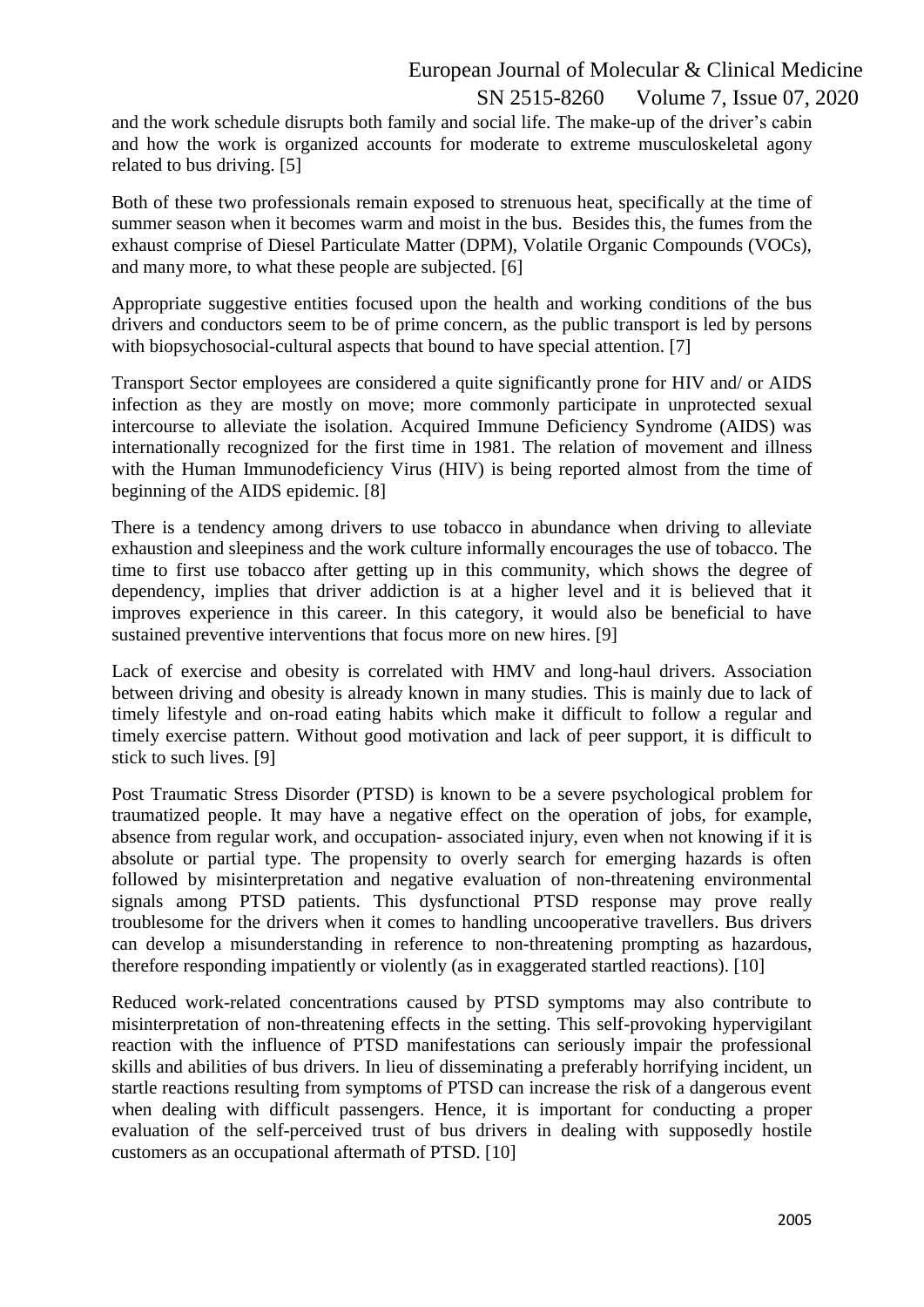ISSN 2515-8260 Volume 7, Issue 07, 2020

Smoking is also attributed to calming feelings of tension. Particularly, it is well-known that excessive smoking is followed by heightened degree of occupational pressure, mainly during monotonous working conditions. In addition, the hindrance to smoking and the attempt to quit smoking has been associated with high strain in airline pilots due to plasma nicotine depletion in the blood associated with decreased performance. [11]

Another method of keeping up correlates to the application of medications, whether unprescribed, prescribed or illegal. Drivers with complaints of back pain can resort to relief through the use of medicines. The effect of shift-work tends to encourage such attitudes, with the habit of usage of stimulants at night time to stay active at work, and the use of sleeping pills while trying to sleep during the day. [11]

#### **RATIONALE**

Occupational health problems are common in both the bus drivers and conductors. These occur due to constant exposure to stressful working schedules. Their daily job is strenuous and hazardous. The city traffic routes are mostly congested and at peak hours, usually overcrowded. The case is even worse at the time of seasonal extremes and adverse climatic conditions. Huge quantities of passengers aboard the buses all day long and over saturation is attained during the peak hours. Increasing differences from passengers, split shifts, constant exposure to noise levels have compounded the situation for bus drivers and conductors. These factors may pose a major threat to their health, thereby affecting their working capacity in the long run. In addition, there have not been much studies conducted regarding these issues in Wardha District of Maharashtra, and this is the reason the study is planned to be conducted.

#### **AIM:**

Study of the health status of drivers and conductors of Public Transport System at Wardha City Bus Depot.

#### **OBJECTIVES:**

- 1. To study the health status of bus drivers and conductors working at Wardha City Bus Depot.
- 2. To study the determinants influencing health status of bus drivers and conductors working at Wardha City Bus Depot.
- 3. To recommend appropriate suggestive measures for improving health and morbidity status based on the study findings.

#### **METHODOLOGY:**

**Study Settings**: Wardha City Bus Depot, Maharashtra, Central India. **Research design:** Present study will be a Cross- Sectional Study.

**Study Participants:** Bus drivers and conductors.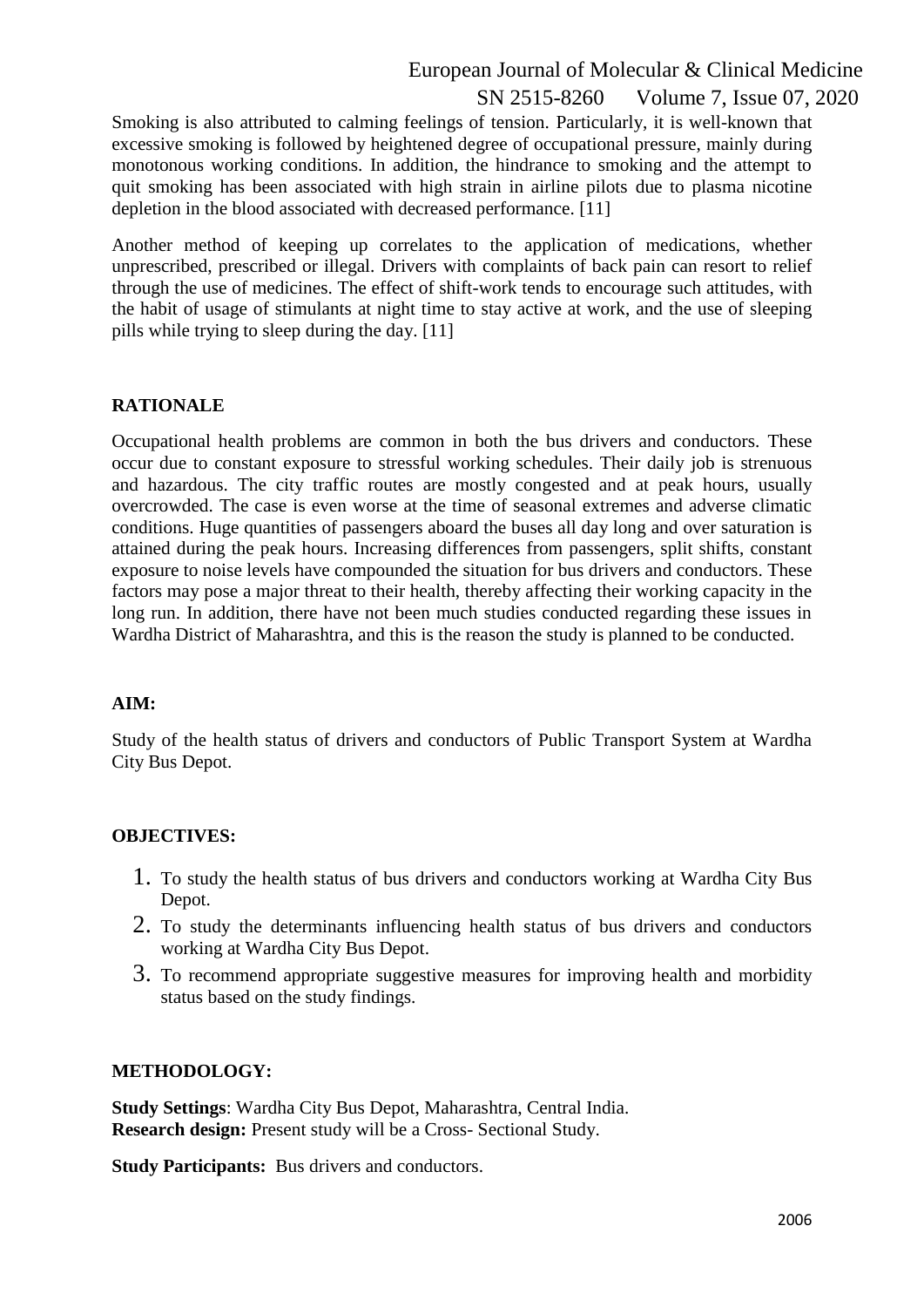**Study duration:** September 2020 to September 2022.

**Sample size:** Total = 304 (152 Bus Drivers and 152 Conductors).

**Sampling procedure:** Universal Sampling Method will be utilized where in all the bus drivers and conductors working at the Depot and wanting to participate, will be a part of this study.

**Study procedure:** The study will be conducted with prior approval from the Institutional Ethics Committee, Maharashtra State Road Transport Corporation, Divisional Head Office, Sevagram, Wardha and Wardha City Bus Depot Manager, along with approval from other concerned authorities. A written informed consent will be taken from the participants and a questionnaire in Marathi language will be distributed to them.

**Inclusion criteria:** All of the bus drivers and conductors volunteering to participate in the study.

**Exclusion Criteria-** Bus drivers and conductors who cannot be contacted after three consecutive visits to the bus depot will be excluded from the study.

**Analysis plan:** The data will be entered in Microsoft Word Excel and analyzed by SPSS (Statistical Product and Service Solutions) Statistical Software. Descriptive statistics frequency & percentages will be calculated. Association between various risk factors will be calculated using Chi-Square Test. The data thus analyzed will be presented in the form of tables, graphs and charts.

**Scope and Implications:** The present study will help in assessing the current health status of the participants, along with a brief understanding and analysis of determinants that affect their overall performance, thereby allowing appropriate modalities to be advised for their benefit and future well-being.

**Limitations:** Being a Single Centre based Cross-Sectional study, its findings shall have limited external validity.

**Ethics committee approval** – The study protocol will be submitted to the Institutional Ethics Committee of DMIMS (DU) for approval.

#### **Discussion-**

**Mukherjee S, et al.** found that Jaundice, dermatological diseases and Malaria were most prevalent among the two groups of bus drivers because of unhealthy and unhygienic environmental conditions at workplaces. In addition, it was also concluded that most bus drivers of the two groups had multiple addictions and took them on a usual basis. They were compelled to work in different types of strenuous environments that can have a negative effect on their working capacity along with their physiological and psychological behavior.[1]

**De Medeiros SE, et al.** observed that bus drivers reported different symptoms according to the chronological assessment of stress, with an increasing number of psychological symptoms in the time intervals under analysis. Stress is associated with working time, excessive daily workload, lack of rest and poor sleep quality.[7]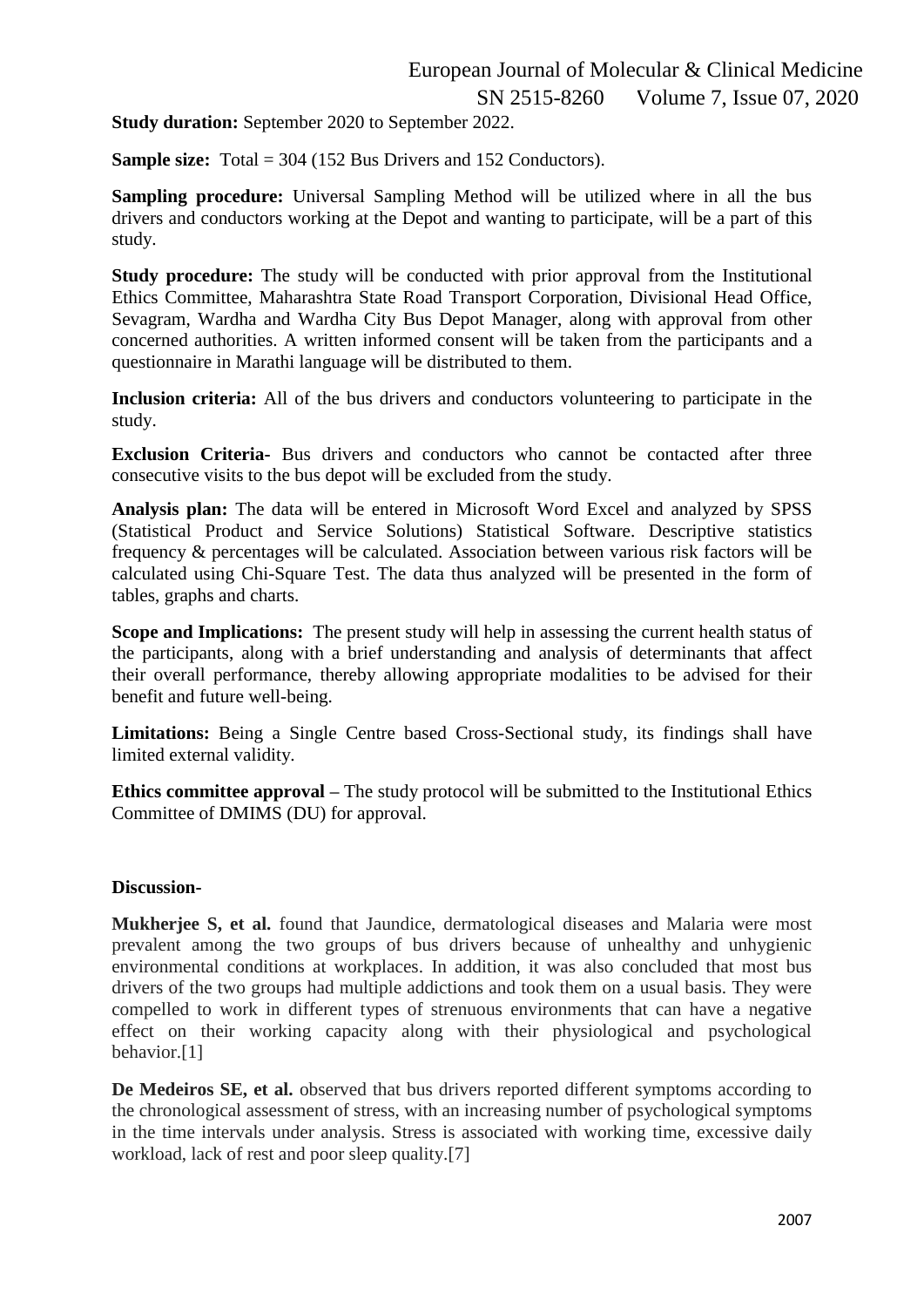ISSN 2515-8260 Volume 7, Issue 07, 2020

Borle A, et al. concluded that musculoskeletal discomfort was significantly associated with age, time period of service, daily average driving (km) and duration of driving (hrs/wk). It was also found to be greater in study subjects with  $BMI > 30 \text{ kg/m2}$ . Musculoskeletal discomfort rose with increase in age, duration of service, daily average driving.[12]

Gangopadhyay S, et al. found that bus drivers are greatly stressed in their occupation because of the hazardous working conditions, which in turn can additionally affect their health and overall work performance in the long run.<sup>[13]</sup>

Lakshman A, et al. pointed out that prevalence of hypertension was high among the bus drivers. Age > 35 years, elevated BMI, supporting a large family, and dietary habits associated with the job showed a significant correlation with hypertension.[14]

**Couto MT, et al.** arrived at a conclusion that a majority of entrants (77.4%) declared having gone through work site quarrels during their lives, and (64.3%) during the past one year. Usage of bad language/Hostility (47.0%), unfortunate incidents (20.8%) and (20.0%) were the most frequent varieties of aggression. Approximately 17% of candidates were victims of bodily offence with substances, other than guns, stones, bottles and sticks. Commuters (51.6%), conductors (18.1%) and vehicle possessors (11.3%) were found to be the usual nuisance creators. Brutality was prevalent most commonly at bus stop (45.6%); with the vehicle in motion (22.4%); and most often during the morning (43.1%).[4]. Some of the similar studies were reviewed [15,16,17]. A number of articles on related issues were reported in Global Burden of Disease Studies[18,19,20]. Regmi et. al. assessed the health of Nepali migrants in India [21]. Khanam et. al. reported on work-related musculoskeletal morbidity and preventive activities practiced to reduce morbidity among brick field workers[22].

**Key Result-** The analysis of data and appropriate statistical tests will contemplate the anticipated outcomes of this study.

**Conclusion-** To conclude, it will help to identify and understand the factors that influence the health and overall performance of bus drivers and conductors, which would further help in curtailing the occurrence of these problems by inculcating necessary modifications in their lives.

#### **References-**

- [1] Mukherjee S, Pradhan CK, Chakraborty I, Saha A, Thakur S, Sahu S. General health status and morbidity pattern of bus drivers in West Bengal. Int. J. Sci. Res. in Biological Sciences Vol. 2018 Aug;5:4.
- [2] RAVINDRAN G, AHMED B. STRESS AMONG TNSTC DRIVERS AND CONDUCTORS–A REASONAL STUDY. City. 2016;1(38):114-8
- [3] Taşbakan MS, Ekren PK, Uysal FE, Başoğlu ÖK. Evaluation of traffic accident risk in in-city bus drivers: the use of Berlin Questionnaire. Turkish thoracic journal. 2018 Apr;19(2):73.
- [4] Couto MT, Lawoko S, Svanström L. Violence against drivers and conductors in the road passenger transport sector in Maputo, Mozambique. African Safety Promotion: A Journal of Injury and Violence Prevention. 2009;7(2):17-36
- [5] Taklikar CS. Occupational stress and its associated health disorders among bus drivers. Int J Community Med Public Health. 2016 Jan;3(1):208-11.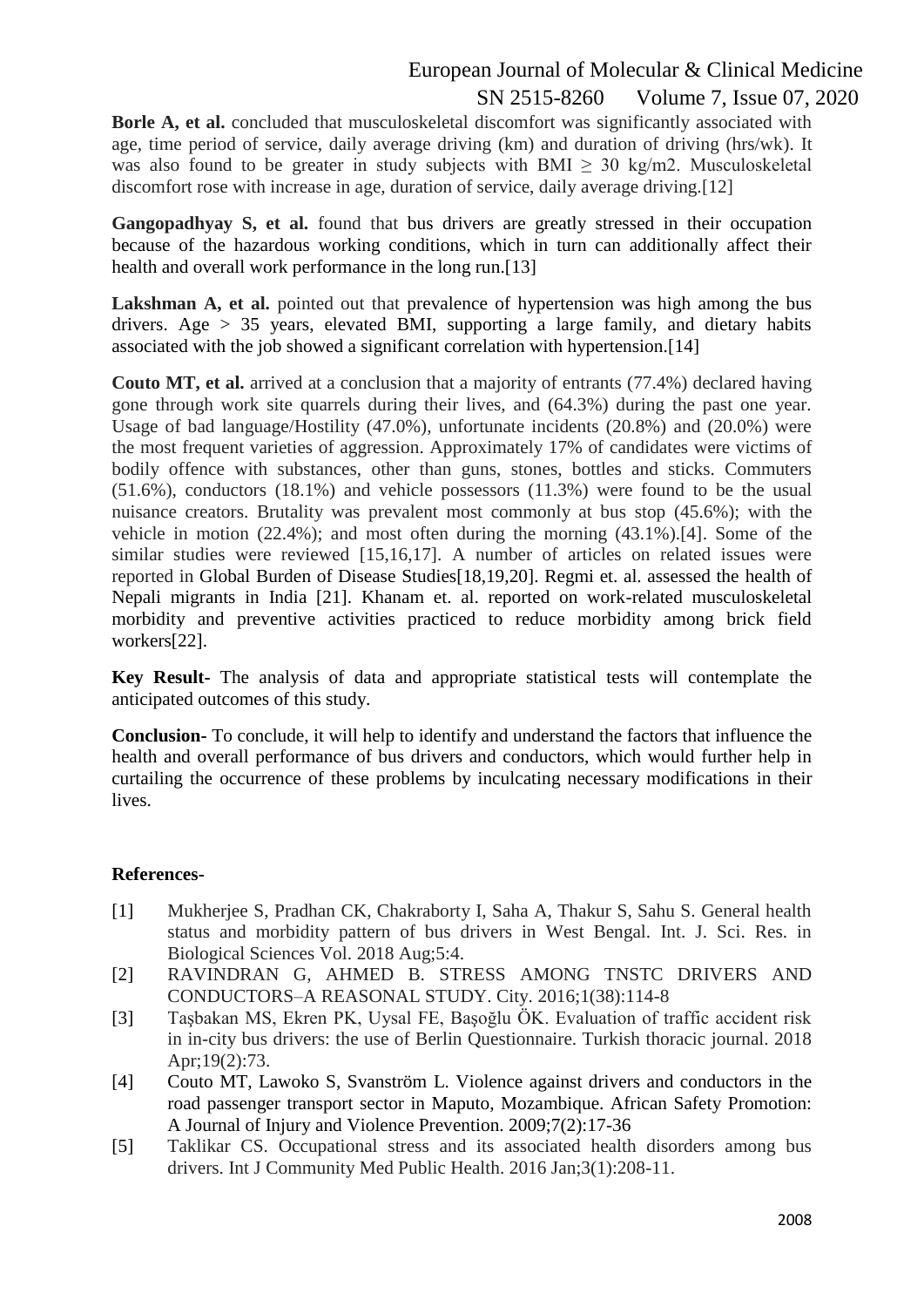ISSN 2515-8260 Volume 7, Issue 07, 2020

- [6] Mukherjee AK, Bhattacharya SK, Ahmed S, Roy SK, Roychowdhury A, Sen S. Exposure of drivers and conductors to noise, heat, dust and volatile organic compounds in the state transport special buses of Kolkata city. Transportation Research Part D: Transport and Environment. 2003 Jan 1;8(1):11-9.
- [7] de Medeiros SE, de Aquino JM, da Silva Frazão I, Monteiro EM, Andrade MS, Terra MG, Gomes BD. Stress and stressors in bus drivers. Revista de Enfermagem Referência. 2017 Jul 1;4(14):101-9.
- [8] Shrestha S, Shah T, Lamsal S, Mandal G. *Awareness of HIV/AIDS among Transportation Staffs in Dharan Municipality, Sunsari, Nepal* (Doctoral dissertation).
- [9] Jadhav A. Non-communicable diseases risk profile of bus drivers in rural Maharashtra: an exploratory comparative study. Natl J Community Med. 2017;8(12):730-3.
- [10] Zhou B, Boyer R, Guay S. Dangers on the road: A longitudinal examination of passenger‐initiated violence against bus drivers. Stress and Health. 2018 Apr; 34(2): 253-65.
- [11] John LM, Flin R, Mearns K. Bus driver well-being review: 50 years of research. Transportation research part F: traffic psychology and behaviour. 2006 Mar 1;9(2):89- 114.
- [12] Borle A, Gunjal S, Jadhao A, Ughade S, Humne A. Musculoskeletal morbidities among bus drivers in city of Central India. Age (Years). 2012;46(06.69):28-57.
- [13] Gangopadhyay S, Dev S. Effect of low back pain on social and professional life of drivers of Kolkata. Work. 2012 Jan 1;41(Supplement 1):2426-33.
- [14] Lakshman A, Manikath N, Rahim A, Anilakumari VP. Prevalence and risk factors of hypertension among male occupational bus drivers in North Kerala, South India: a cross-sectional study. International Scholarly Research Notices. 2014;2014
- [15] Mondal NK, Dey M, Datta JK. Vulnerability of bus and truck drivers affected from vehicle engine noise. International Journal of Sustainable Built Environment. 2014 Dec 1;3(2):199-206.
- [16] Restrepo M, Weinstein M, Reio Jr TG. Job Structure and Organizational Burnout: A Study of Public School Bus Drivers, Bus Aides, Mechanics, and Clerical Workers. Journal of Workplace Behavioral Health. 2015 Jul 3;30(3):251-71.
- [17] Anto EO, Owiredu WK, Adua E, Obirikorang C, Fondjo LA, Annani-Akollor ME, Acheampong E, Asamoah EA, Roberts P, Wang W, Donkor S. Prevalence and lifestyle-related risk factors of obesity and unrecognized hypertension among bus drivers in Ghana. Heliyon. 2020 Jan 1;6(1):e03147.
- [18] Murray, Christopher J L, Aleksandr Y Aravkin, Peng Zheng, Cristiana Abbafati, Kaja M Abbas, Mohsen Abbasi-Kangevari, Foad Abd-Allah, et al. "Global Burden of 87 Risk Factors in 204 Countries and Territories, 1990–2019: A Systematic Analysis for the Global Burden of Disease Study 2019." *The Lancet* 396, no. 10258 (October 2020): 1223–49. [https://doi.org/10.1016/S0140-6736\(20\)30752-2.](https://doi.org/10.1016/S0140-6736(20)30752-2)
- [19] Vos, Theo, Stephen S Lim, Cristiana Abbafati, Kaja M Abbas, Mohammad Abbasi, Mitra Abbasifard, Mohsen Abbasi-Kangevari, et al. "Global Burden of 369 Diseases and Injuries in 204 Countries and Territories, 1990–2019: A Systematic Analysis for the Global Burden of Disease Study 2019." *The Lancet* 396, no. 10258 (October 2020): 1204–22. [https://doi.org/10.1016/S0140-6736\(20\)30925-9.](https://doi.org/10.1016/S0140-6736(20)30925-9)
- [20] Wang, Haidong, Kaja M Abbas, Mitra Abbasifard, Mohsen Abbasi-Kangevari, Hedayat Abbastabar, Foad Abd-Allah, Ahmed Abdelalim, et al. "Global Age-Sex-Specific Fertility, Mortality, Healthy Life Expectancy (HALE), and Population Estimates in 204 Countries and Territories, 1950–2019: A Comprehensive Demographic Analysis for the Global Burden of Disease Study 2019." *The Lancet*